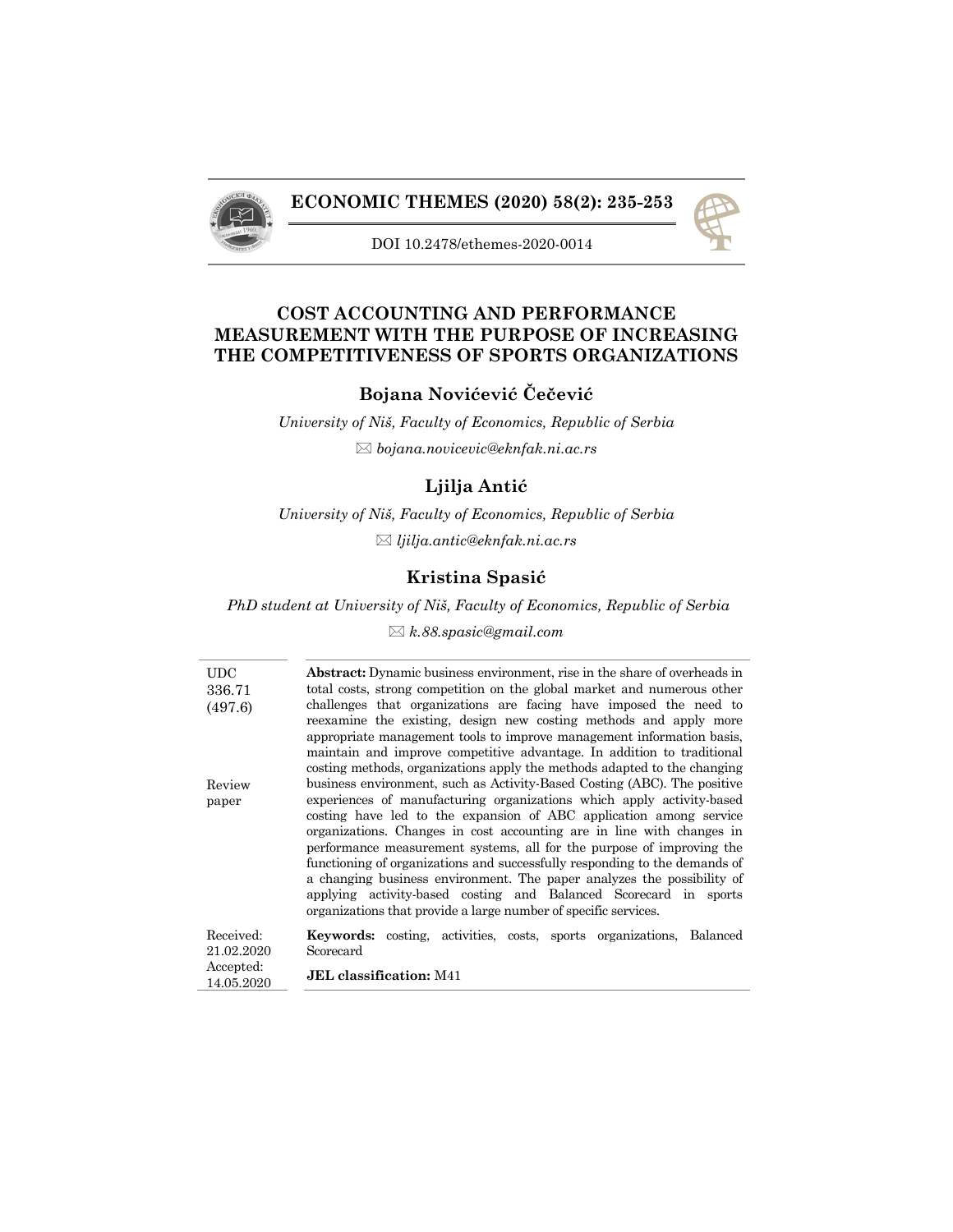#### **Introduction**

Sports organizations, as well as manufacturing ones, must carefully record and account for costs, since information about them is a significant basis for performing various management activities, especially for making important business decisions. It is also very important to manage costs wisely, as costs are one of the key factors for success and maintaining and improving competitiveness. The accuracy and reliability of cost information depends on the costing method used. Traditional costing systems, relying on narrower organizational units and using cost allocation related to the physical volume of production as conceptual bases, cannot fully meet the requirements for providing reliable cost information in organizations with a prevailing share of overhead in total costs, which is especially distinctive for the service sector. Sports organizations, which provide a large number of different services to clients, face the problem of choosing the right costing method, which will be a reliable basis for business decision-making and preserving and enhancing competitive advantage. In addition to traditional costing methods, sports organizations apply activity-based costing to more accurately determine the total cost of a product/service, as well as the real cost of the product/service, to identify value-added and non-value-added activities to better manage them.

The costing method, adapted to the changed business environment and the needs of the organization, should be combined with an adequate performance measurement system, all with the aim of providing a reliable information base for business decision-making, implementing a defined strategy and improving the competitiveness of service organizations. One of the management tools that support the process of strategic planning and management through monitoring and keeping records of employees' activities, while respecting the financial and nonfinancial aspects of the organization, is Balanced Scorecard (BSC), which is widely applied in service organizations. The application of BSC will be illustrated using the example of a sports organization.

The paper structure consists of three parts. The first part outlines the specific features and types of sports organizations. The second part illustrates the application of activity-based costing in a hypothetical sports organization. The third part of the paper outlines the Balanced Scorecard perspectives and the possibility of its application in sports organizations.

### **The term and types of sports organizations**

A sports organization is a social entity in the sports industry with a goal-oriented and consciously structured system of activities. (*Slack 1997, p. 5*). The current 2016 Sports Law of the Republic of Serbia distinguishes between a sports organization and an organization in the field of sports. "A sports organization is an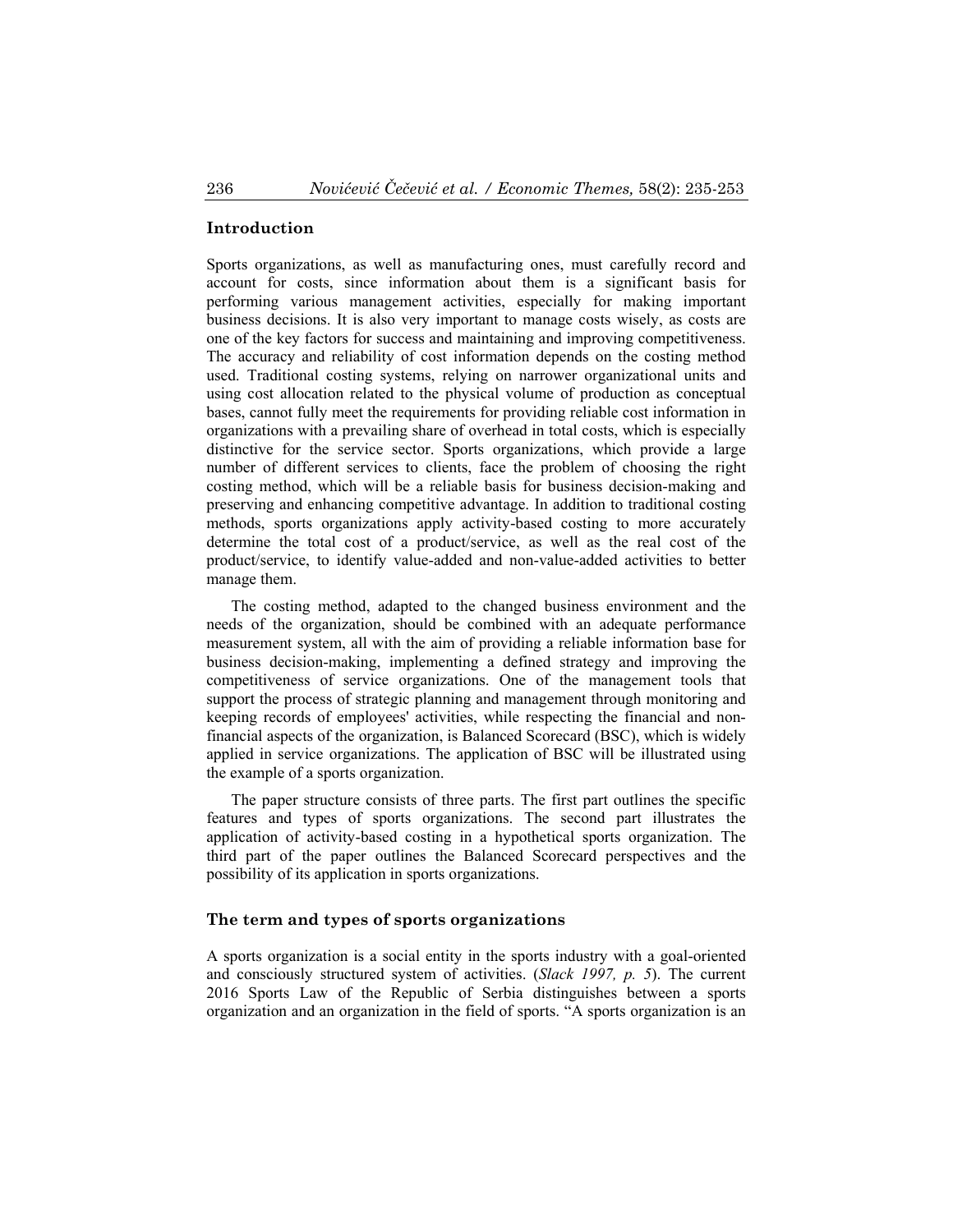organization set up for the pursuit of sports activities and sports business", while an organization in the field of sports is "any legal entity and entrepreneur engaged in the organization of sports activities and performing sports business in accordance with the law" (*www.mos.gov.rs*). Depending on the source of funding, sports organizations may be: for-profit, non-profit, donor, donor-commercial, and commercial-donor organizations (*Ćosić 2012, p. 135*). When it comes to sports organizations such as clubs, for-profit clubs are professional and non-profit clubs are amateur sports clubs (*Milić 2009, p. 16*). If professional sports clubs' goal was to win, then relatively few of them would achieve that goal. For this reason, the football league founders have defined their primary purpose of existence as providing some form of sports entertainment, while local amateur sports clubs aim to enable individuals to engage in sports and other forms of recreation (*Beech,*  Chadwick 2004, p. 72). Most sports organizations focus on sports promotion and development, so this criterion allows distinguishing between the following types of sports organizations (Gómez et al. 2007, p. 4):

- Sport governing bodies,
- Sport event organizations and
- Sport providing entities.

Sport governing bodies include: national associations, sports federations, national organizations and the like. These bodies guarantee the rules of the game and competition in the field of sports, they also manage, regulate, promote and monitor sports development at all levels and in a given sports discipline. Their goal is to manage sports in terms of sports promotion and development at all levels, to monitor sports administration, to ensure that competitions are held regularly and to respect the rules of the game.

Sport event organizations aim to create a regular competition system that will allow competition between rival teams, or individually, in a given sports discipline in accordance with a predefined code of ethics. Sports leagues, sports associations etc. are an example of these organizations. Sport event organizations promote and protect the interests of all participants in the competition and produce a competitive system in order to meet the needs of the sport.

Sport providing entities imply organizations that produce and provide recreational or competitive sports programs at the local or community level. Their mission is to motivate the community to engage in physical activity and to facilitate socializing through sporting activities. The aim of these organizations is to design and offer sports activities at the recreational and competitive levels in the form of individual and team programs oriented towards formal competitions to ensure social integration and sporting success. This includes sports clubs, social and fitness centers etc.

Within sports clubs, one can distinguish between professional sports clubs and teams, amateur sports clubs and national teams (Manev, Jakimovski 2017, p. 152).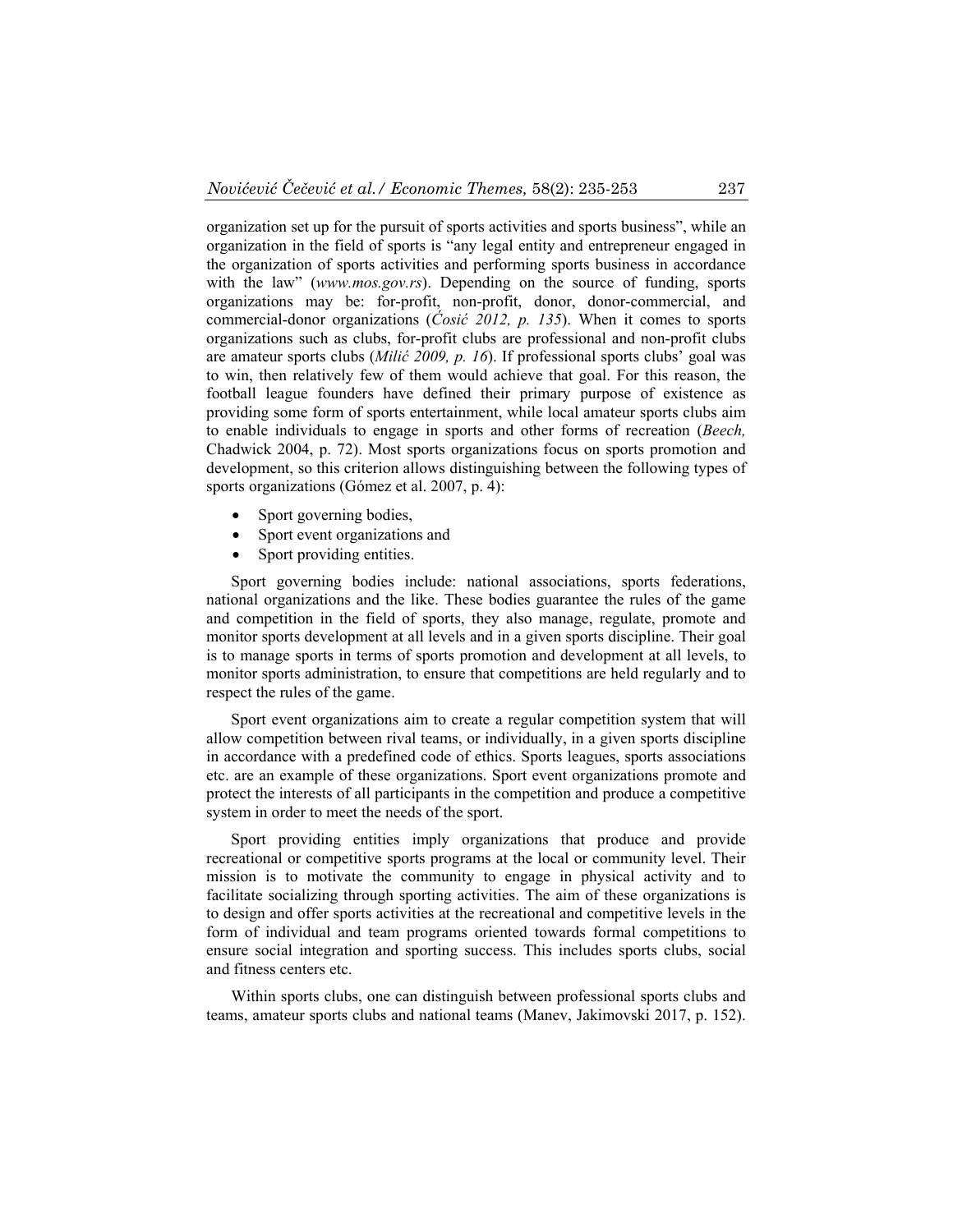Professional sports clubs and teams compete in their regional leagues, national championships and European team championships. This also includes national teams whose members have certain incomes and bonuses. Unlike professional sports clubs and teams, the amateur sports clubs' driving force is enthusiasm and they reveal future top athletes. National teams participate in European and World Cup matches.

Compared to manufacturing companies, sports organizations are distinguished by the following specific characteristics (*Beech , Chadwick 2004, p. 16*):

- The meaning of the existence of every sports organization is conditioned by the direct competitors with whom it must cooperate and coordinate its work in order to maintain that competition;
- The governing bodies of sports organizations control the organization of competition and act as a cartel;
- The focus of a sports organization is on the organization of sporting events that sometimes take place on its own premises and sometimes on the premises of direct competitors, or, rarely, on neutral ground;
- A set of competitors is defined as a "league" and changes every year as a result of sports performance over the year, with these changes affecting revenue, but not cost;
- Direct revenues from competitions such as the "sports league" are usually seasonal in nature;
- Since sports competitions are seasonal, sports organizations seek to find more regular sources of income through activities such as the sale of sports products and the like. With increasing commercialization, direct revenues (membership fees) account for a declining percentage of sports organizations' total revenue;
- Sport is attractive to individuals because the outcome of sports competitions is uncertain and cannot be predicted.

No matter what type of sports organization it is, just like the manufacturing organization, it should run its business professionally and base its competitive advantage not on what it has, but on what it knows and is capable of doing much better than competitors.

### **Application of activity-based costing in sports organizations**

Activity-Based Costing (ABC) is a costing method that provides financial and nonfinancial cost information, establishes a link between them and analyzes and evaluates activities in detail. Activity-based costing involves a two-level cost allocation process. It first assigns resource costs to activities performed in the organization, and then activity costs to cost objects.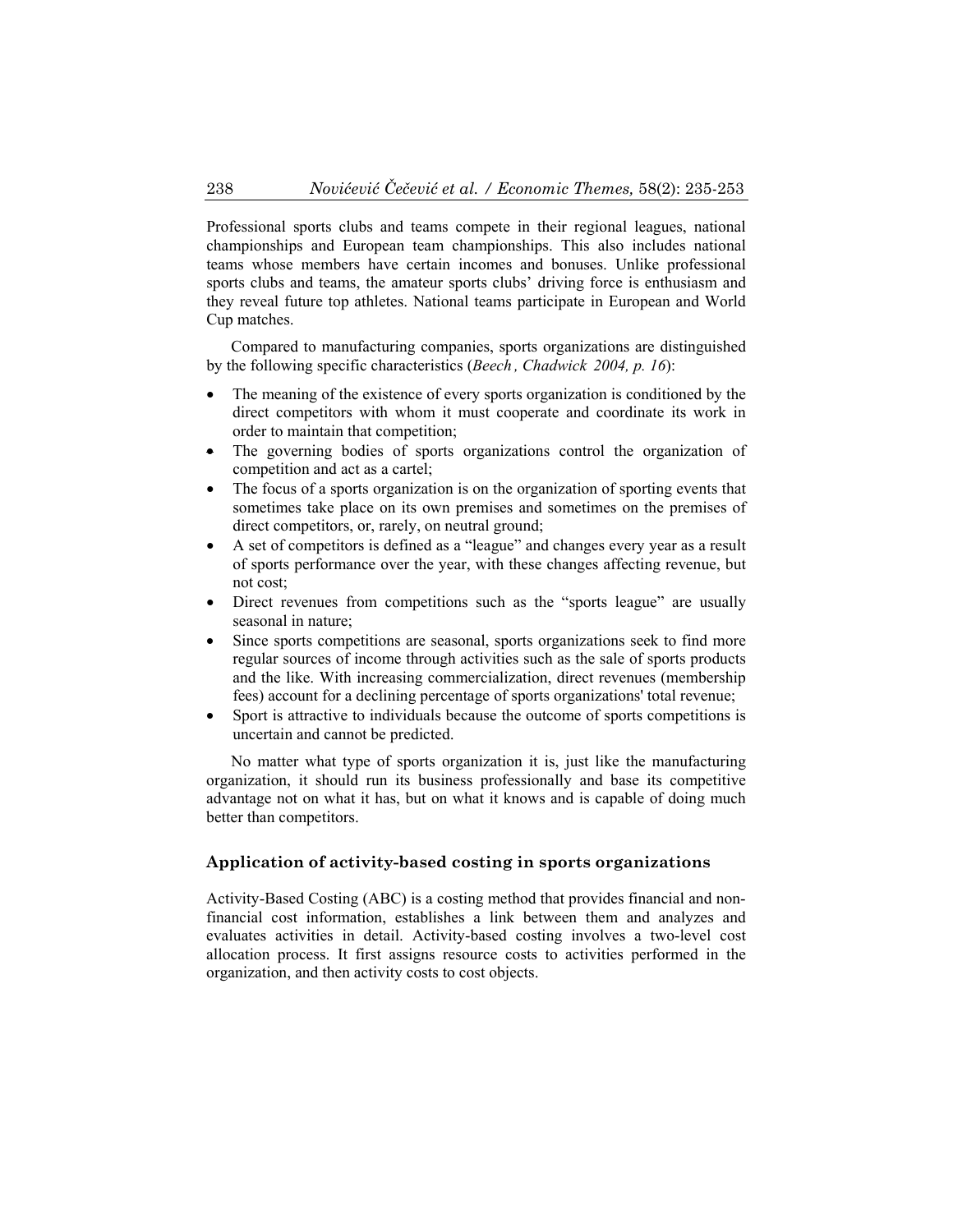The process of cost allocation in activity-based costing involves the following (Weygandt et al 2008, p. 152):

- Identifying and classifying activities involved in the manufacturing process and allocating overhead costs to appropriate activities,
- Identifying cost drivers associated with activity costs,
- Calculating the overhead cost rate for each cost driver and
- Allocating overhead manufacturing costs from activity costs to products, using the overhead rate for each cost driver.

The original concept of activity-based costing was first implemented at Siemens AG in 1975, and in early 1980s a large number of manufacturing organizations adopted it. Having realized the many benefits of activity-based costing information, the service sector also widely accepted it.

Specifically, it is possible to identify a number of indicators that an organization should review, e.g. the use of cost information produced by existing costing methods, such as (*Estrin et al 1994, p. 40*): the number and variety of products it produces and the service it provides, diversity and the degree of service support accompanying individual products, the extent to which shared processes are used, the efficiency of the current cost allocation method, and the growth rate of current period revenue.

Activity-based costing has been successfully implemented in non-profit and service organizations (*Antić & Sekilić, 2016*), so its implementation in sports organizations, where service activities are predominant, would provide adequate support for cost management and business decision-making. Some sports organizations have simpler activities and spend little resources, such as weekly training sessions for ten adults, while others spend more resources and time, such as a sports camp that receives over three hundred campers during the summer season, and activity-based costing respects the specifics of both (*Lussier, Kimball 2014, p. 419*).

The 2005 survey by Drury and Tayles in the UK indicates that service sector organizations are more interested in implementing ABC than manufacturing organizations. Of the total financial and service organizations surveyed, 51% implement this costing method, with only 15% of the total number of production organizations (*Drury 2008, p. 236*).

Effective implementation of activity-based costing in sports organizations involves the following steps (*Dimitropoulos 2007, p. 22-23*):

- 1. Identifying organizational units within the sports organization;
- 2. Investigating the costs of each organizational unit and identifying cost objects;
- 3. Recording the activities of each organizational unit;
- 4. Identifying the resources necessary to carry out the activity;
- 5. Determining cost drivers of each activity;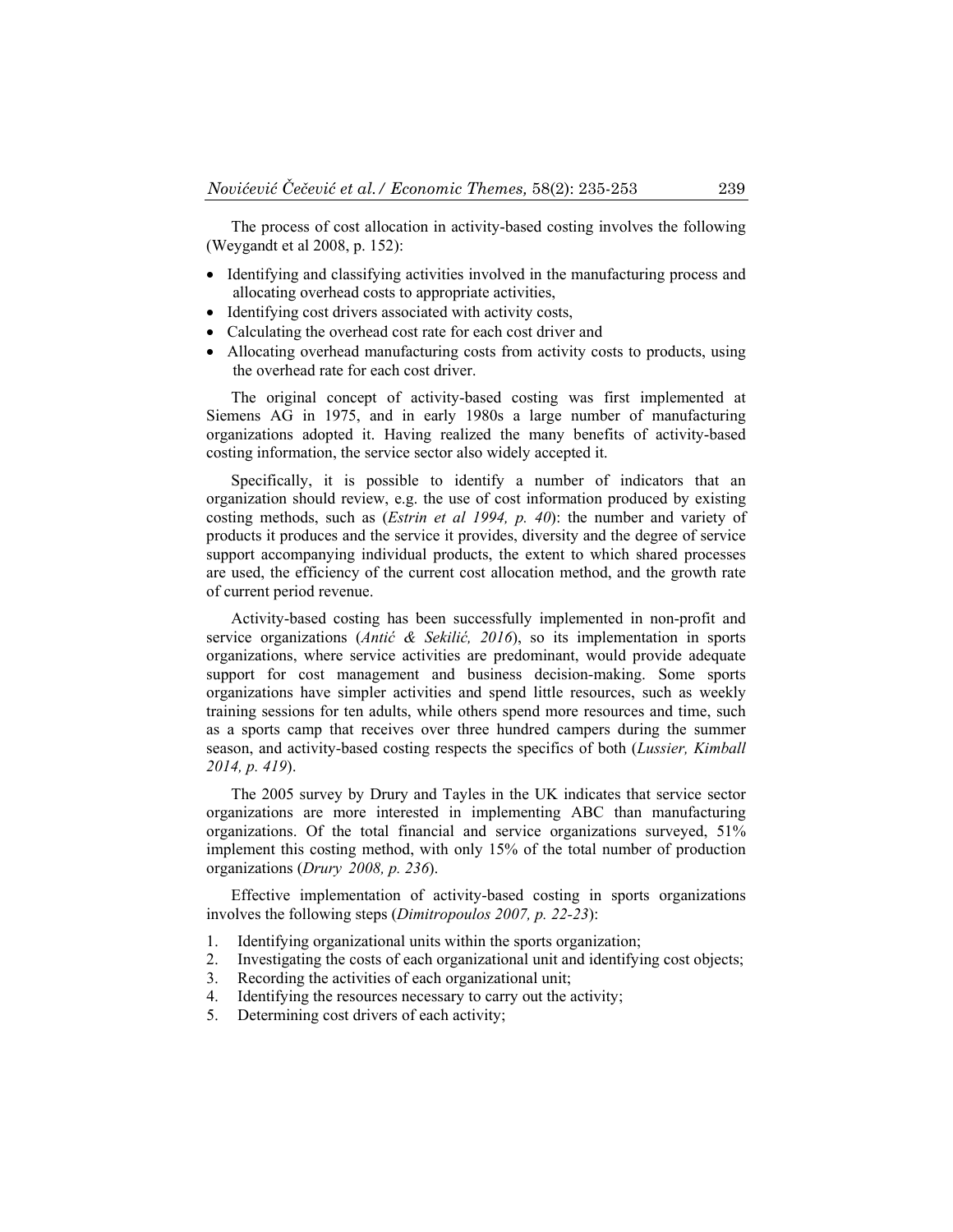- 6. Allocating overhead costs of each organizational unit to activities according to the predefined cost drivers;
- 7. Transfer of activity costs to pre-defined cost objects;
- 8. Calculating total costs (or per unit) of cost objects, depending on the objective of the survey.

We illustrate the implementation of activity-based costing in sports organizations using the example of "RELAX", a hypothetical fitness center (club). (Example adapted from: *Boussabaine at al 1999, p. 452-461; Antić, Novićević Čečević 2016, p. 586; Kosmas, Dimitropoulos 2014, p. 130-138*). Here we assume that the fitness center (club) provides services to prospective customers in the form of the following fitness programs: gym, Pilates, body shape, zumba and aerobics. Each of these fitness programs is a separate cost object.

The resources needed for a fitness center are the following: coaches, administration staff, equipment, facilities and other resources. Different types of sports organizations perform different activities. Most often, a sports organization identifies individual training activities, group training activities and administrative activities. In case the fitness center has a swimming pool, jacuzzi, sauna and the like, in addition to the classic gym, the list of activities is expanded.

Suppose, in our example, the costs of individual and group training activities amount to 6,000,000 RSD and relate to the costs of coaches' salaries, so they are, as direct costs, allocated to cost objects, i.e. to fitness programs the club offers in the following amounts: Pilates 600,000 RSD, body shape 1,200,000 RSD, zumba 600,000 RSD, aerobics 1,200,000 RSD and gym 2,400,000 RSD. Overhead costs arise from administrative staff activities (costs of administrative staff salaries) and amount to 840,000 RSD, while the costs related to equipment, electricity, rent and other resources amount to 7,648,000 RSD.

Overhead resource costs are allocated to activities through appropriate cost drivers, while the costs of individual and group training are directly allocated to cost objects – services.

The costs of administrative staff salaries are allocated to the relevant activities based on the number of persons employed. The number of technical support persons hired is 1, administrative staff  $2<sup>1</sup>$  and current maintenance staff 1. Table 1 shows administrative staff salary cost allocation.

Cost allocation related to equipment and supplies, electricity, rent and other resources is made by applying the appropriate resource cost drivers.

 $\overline{a}$ 

<sup>&</sup>lt;sup>1</sup> Administrative services include enrollment of new members, issuance of membership cards, introducing clients to the fitness club etc.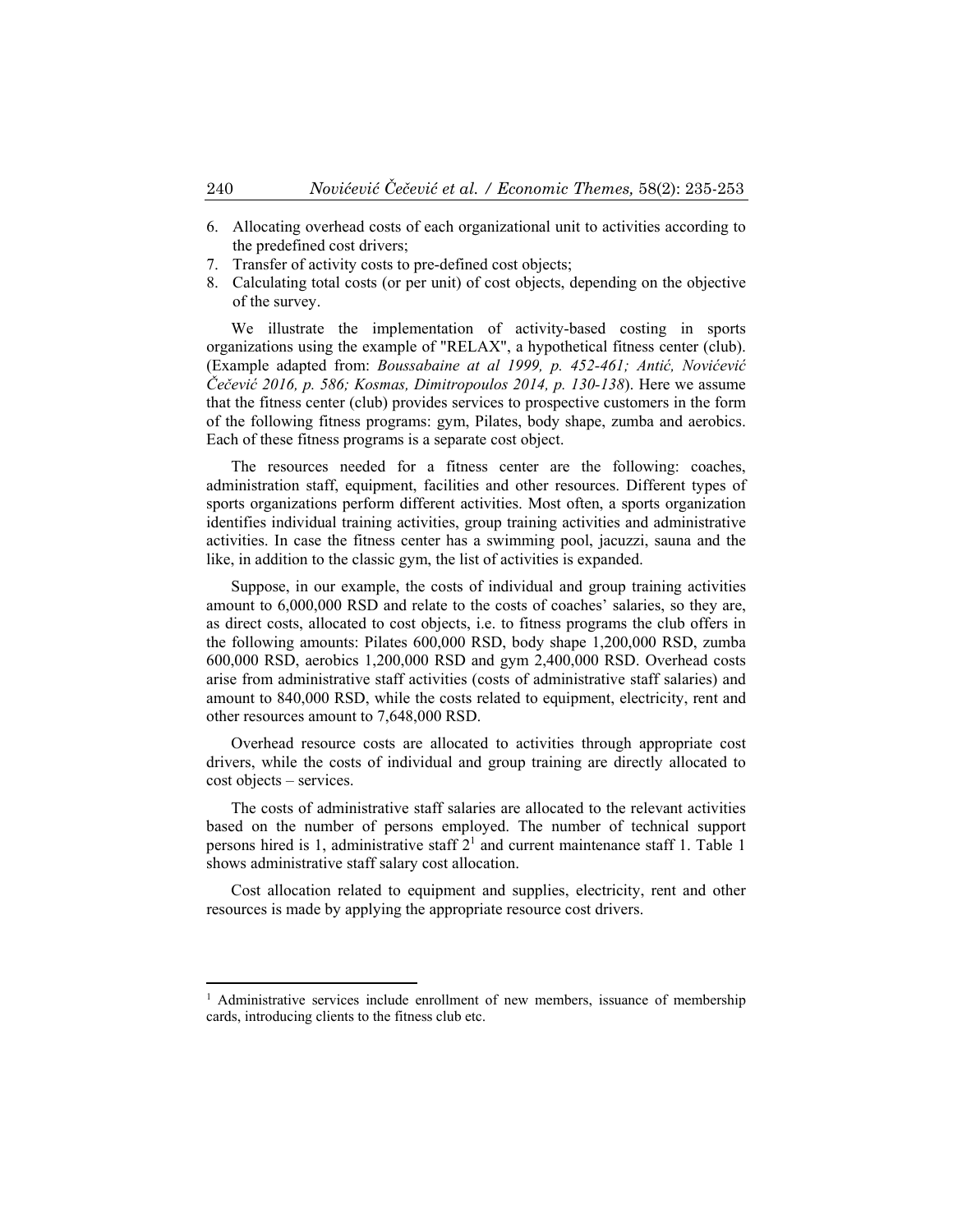| Activities              | Number of persons<br>employed | $%$ share | Allocated cost<br>amount |
|-------------------------|-------------------------------|-----------|--------------------------|
| Technical support       |                               | $25\%$    | 210.000                  |
| Administrative services |                               | 50 $\%$   | 420.000                  |
| Current maintenance     |                               | $25\%$    | 210.000                  |
| Total                   |                               | 100 %     | 840.000                  |

**Table 1. Administrative staff salary cost allocation** 

The allocation of equipment and supplies costs is based on hours of equipment use. Information on the real needs for the equipment provides data on the hours of use of the equipment. The allocation of equipment and supplies costs to the respective activities is shown in Table 2.

| Activities              | Hours of<br>equipment use | $%$ share | Amount of<br>allocated costs |
|-------------------------|---------------------------|-----------|------------------------------|
| Individual training     | 40.000                    | 66,69%    | 796.761                      |
| Group training          | 14.235                    | 23,73%    | 283.547                      |
| Technical support       | 1.540                     | 2,57%     | 30.675                       |
| Administrative services | 3.100                     | 5,17%     | 61.749                       |
| Current maintenance     | 1.100                     | 1,83%     | 21.911                       |
| Total                   | 59.975                    | $100\%$   | 1.194.644                    |

**Table 2. Allocation of equipment and supplies costs to activities** 

Allocation of costs of electricity, rent and other resources is made on the basis of the facility surface given in  $m^2$ . The facility surface for individual training is  $40m^2$ , for group training activities  $60m^2$ , for technical support activities  $1m^2$ , for administrative activities  $5m^2$  and for maintenance  $20m^2$ . Table 3 shows the allocation of costs of electricity, rent and other resources to activities.

| Table 3 Allocation of costs of electricity, rent and other resources to activities |
|------------------------------------------------------------------------------------|
|------------------------------------------------------------------------------------|

| Activities              | Surface in<br>m <sup>2</sup> | $%$ share | Amount of<br>allocated costs |
|-------------------------|------------------------------|-----------|------------------------------|
| Individual training     | 40                           | 31,75%    | 2.048.684                    |
| Group training          | 60                           | 47,62%    | 3.073.027                    |
| Technical support       |                              | 0,79%     | 51.217                       |
| Administrative services |                              | 3,97%     | 256.086                      |
| Current maintenance     | 20                           | 15,87%    | 1.024.342                    |
| Total                   | 126                          | $100\%$   | 6.453.356                    |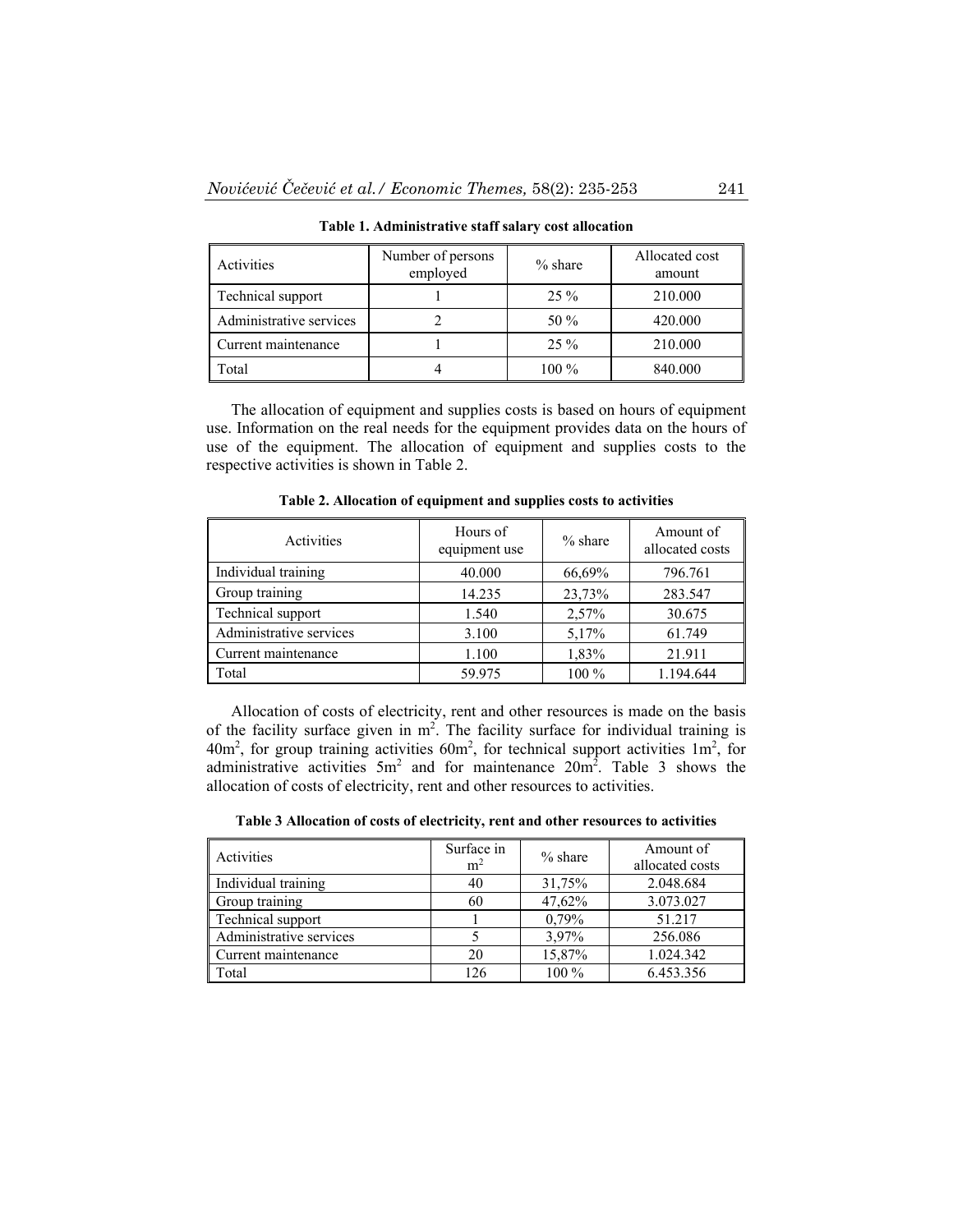In the example, we classify operating costs into two groups: equipment and supplies and electricity, rent and other resources. In some sports facilities, these costs can be divided into four groups (*Langston, Lauge-Kristensen 2011, p. 146.; Boussabaine at al 1999, p. 452*):

- Rent costs, capital expenditures used for procurement, taxes and salary insurance;
- Utilities, network system costs;
- Costs of tertiary services cleaning, repair, maintenance, telecommunications etc, and
- Staff costs.

An overview of overall resource costs allocated to activities is presented in Table 4.

| Activities          | Salary and<br>administrative<br>staff costs | Costs of<br>equipment<br>and supplies | Costs of<br>electricity, rent<br>and other<br>resources | Total     |
|---------------------|---------------------------------------------|---------------------------------------|---------------------------------------------------------|-----------|
| Individual training |                                             | 796.761                               | 2.048.684                                               | 2.845.446 |
| Group training      |                                             | 283.547                               | 3.073.027                                               | 3.356.574 |
| Technical support   | 210.000                                     | 30.675                                | 51.217                                                  | 291.892   |
| Administrative      |                                             |                                       |                                                         |           |
| services            | 420.000                                     | 61.749                                | 256.086                                                 | 737.835   |
| Current maintenance | 210.000                                     | 21.911                                | 1.024.342                                               | 1.256.253 |
| Total               | 840.000                                     | 1.194.644                             | 6.453.356                                               | 8.488.000 |

**Table 4. Total costs of activities** 

At the second level of allocation, activity costs are allocated to services as cost objects with the help of appropriate activity cost drivers. Activity cost drivers and their volume are shown in Table 5.

| <b>Activities</b>         | Activity cost<br>drivers                   | Pilates | Bodyshape      | Zumba | Aerobics | Gym | Total |
|---------------------------|--------------------------------------------|---------|----------------|-------|----------|-----|-------|
| Individual<br>training    | Number of<br>participants                  | 5       | $\overline{4}$ | 3     | 6        | 32  | 50    |
| Group<br>training         | Number of<br>participants                  | 96      | 64             | 25    | 94       | 71  | 350   |
| Technical<br>support      | Number of<br>computer<br>maintenance cases | 12      | 12             | 12    | 12       | 12  | 60    |
| Administrativ<br>services | Number of users                            | 103     | 70             | 30    | 102      | 105 | 410   |
| Current<br>maintenance    | Square meters                              | 90      | 90             | 90    | 90       | 30  | 390   |

**Table 5. Activity costs**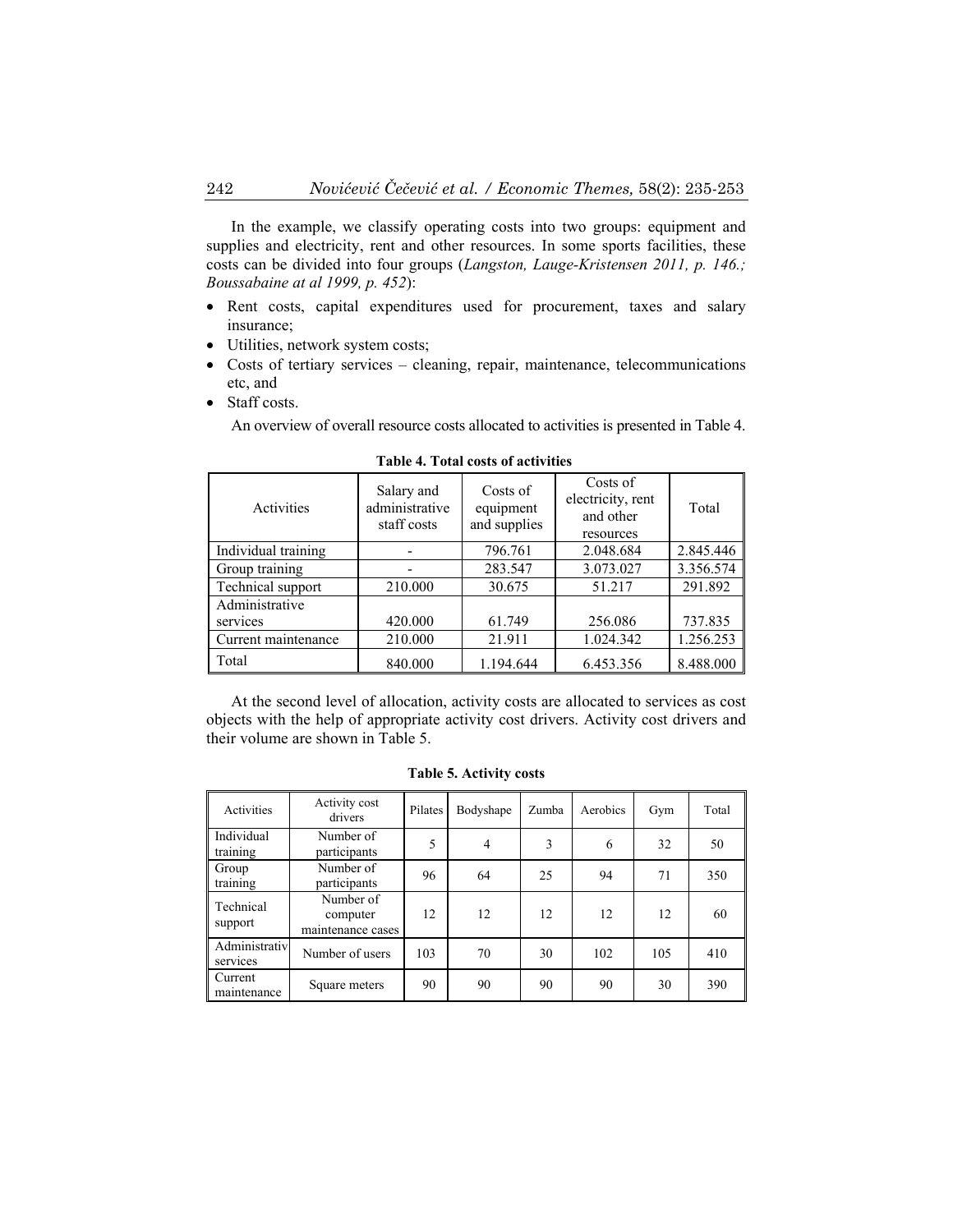Data given above shows that activity costs are allocated to individual services, cost objects, by applying the cost rate of each activity. The cost rate of each activity is a quotient of activity cost and activity cost driver. The cost rate for each activity is given in Table 6.

| Activities              | Total costs | Activity cost driver | Cost rate |
|-------------------------|-------------|----------------------|-----------|
| Individual training     | 2.845.446   | 50                   | 56.909    |
| Group training          | 3.356.574   | 350                  | 9.590     |
| Technical support       | 291.892     | 60                   | 4.865     |
| Administrative services | 737.835     | 410                  | 1.800     |
| Current maintenance     | 1.256.253   | 390                  | 3.221     |

**Table 6. Activity cost rate** 

We get total costs by multiplying the previously calculated cost rates of each activity and activity cost driver of each service – cost object. Table 7 shows the amount of activity costs allocated to cost objects.

|                                |           |                            | Pilates  |                            | Body shape |                            | Zumba   |                            | Aerobics  |                         | Gym       |
|--------------------------------|-----------|----------------------------|----------|----------------------------|------------|----------------------------|---------|----------------------------|-----------|-------------------------|-----------|
| Activity                       | Cost rate | cost<br>driver<br>Activity | Costs    | cost<br>driver<br>Activity | Costs      | cost<br>driver<br>Activity | Costs   | cost<br>driver<br>Activity | Costs     | Activity cost<br>driver | Costs     |
| Individual<br>training         | 56.909    | 5                          | 284.545  | 4                          | 227.636    | 3                          | 170.727 | 6                          | 341.453   | 32                      | 1.821.085 |
| Group<br>training              | 9.590     | 96                         | 920.660  | 64                         | 613.774    | 25                         | 239.755 | 94                         | 901.480   | 71                      | 680.905   |
| Technical<br>support           | 4.865     | 12                         | 58.378   | 12                         | 58.378     | 12                         | 58.378  | 12                         | 58.378    | 12                      | 58.378    |
| Administra<br>tive<br>services | 1.800     | 103                        | 185.358  | 70                         | 125.972    | 30                         | 53.988  | 102                        | 183.559   | 105                     | 188.958   |
| Current<br>maintenance         | 3.221     | 90                         | 289.905  | 90                         | 289.905    | 90                         | 289.905 | 90                         | 289.905   | 30                      | 96.635    |
| Total                          |           |                            | .738.846 |                            | 1.315.664  |                            | 812.753 |                            | 1.774.775 |                         | 2.845.961 |

**Table 7. Allocating activity costs to cost objects** 

The total cost of each cost object is determined by adding together the overhead costs allocated to cost objects and coach salary costs, as shown in Table 8.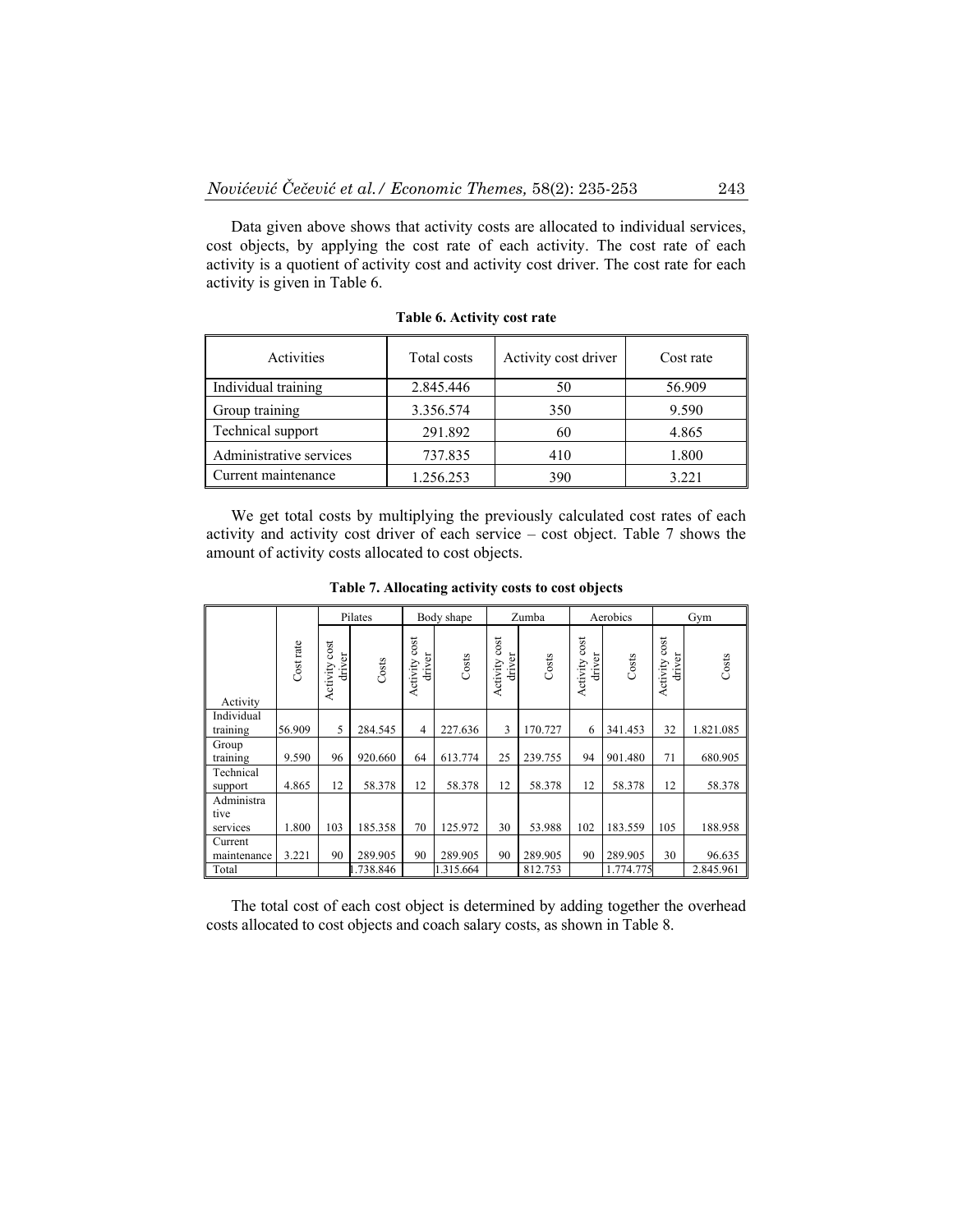|          |           | Body      |           |           |           |            |
|----------|-----------|-----------|-----------|-----------|-----------|------------|
| Elements | Pilates   | shape     | Zumba     | Aerobics  | Gym       | Total      |
| Salary   |           |           |           |           |           |            |
| costs    | 600.000   | .200.000  | 600.000   | 1.200.000 | 2.400.000 | 6.000.000  |
| Overhead |           |           |           |           |           |            |
| costs    | 1.738.846 | 1.315.664 | 812.753   | 1.774.775 | 2.845.961 | 8.488.000  |
| Total    |           |           |           |           |           |            |
| costs    | 2.338.846 | 2.515.664 | 1.412.753 | 2.974.775 | 5.245.961 | 14.488.000 |

**Table 8 Overview of the total annual cost of the sports center**

#### **Performance measurement in sports organizations**

Organizations that successfully integrate a costing method adapted to the changing business environment and an appropriate performance measurement system are more likely to gain, maintain and enhance competitive advantage on a highly competitive global market. A well-designed and successfully implemented costing method in sports organizations, that provide a variety of services by performing specific activities using different resources, makes it possible to clearly identify the contribution and role of each activity in the achievement of defined tasks. In this sense, activity-based costing is an adequate basis for identifying activities performed in the organization, looking at how they are performed and identifying opportunities for their improvement. Activity-based costing information base is a good starting point for deploying modern performance measurement systems such as, among others, *Balanced Scorecard* (BSC), thus integrating performance measurement and management systems across the organization. The multiple links between activity-based costing and *Balanced Scorecard* are shown in Figure 1.

*Balanced Scorecard* is a performance measurement system that makes it possible to transform a business strategy into a comprehensive and efficient enterprise management system. *Balanced Scorecard* provides an overview of financial performance measures evaluating an organization's performance including operating costs, total revenue, profits etc, as well as non-financial performance measures that can signal that financial results are at risk and include customer satisfaction, customer retention, customer loyalty, the use of facilities, waiting times and the like (*Beech, Chadwick 2004, p. 248*). Improving the performance of one perspective can improve the performance of another one.

Given that managers need a comprehensive overview and balance between financial and operational performance, *Balanced Scorecard* offers four perspectives (*Kaplan & Norton, 2001*):

- Financial perspective How do we look to shareholders?
- Customer perspective How do customers see us?
- Internal process perspective What must we excel at?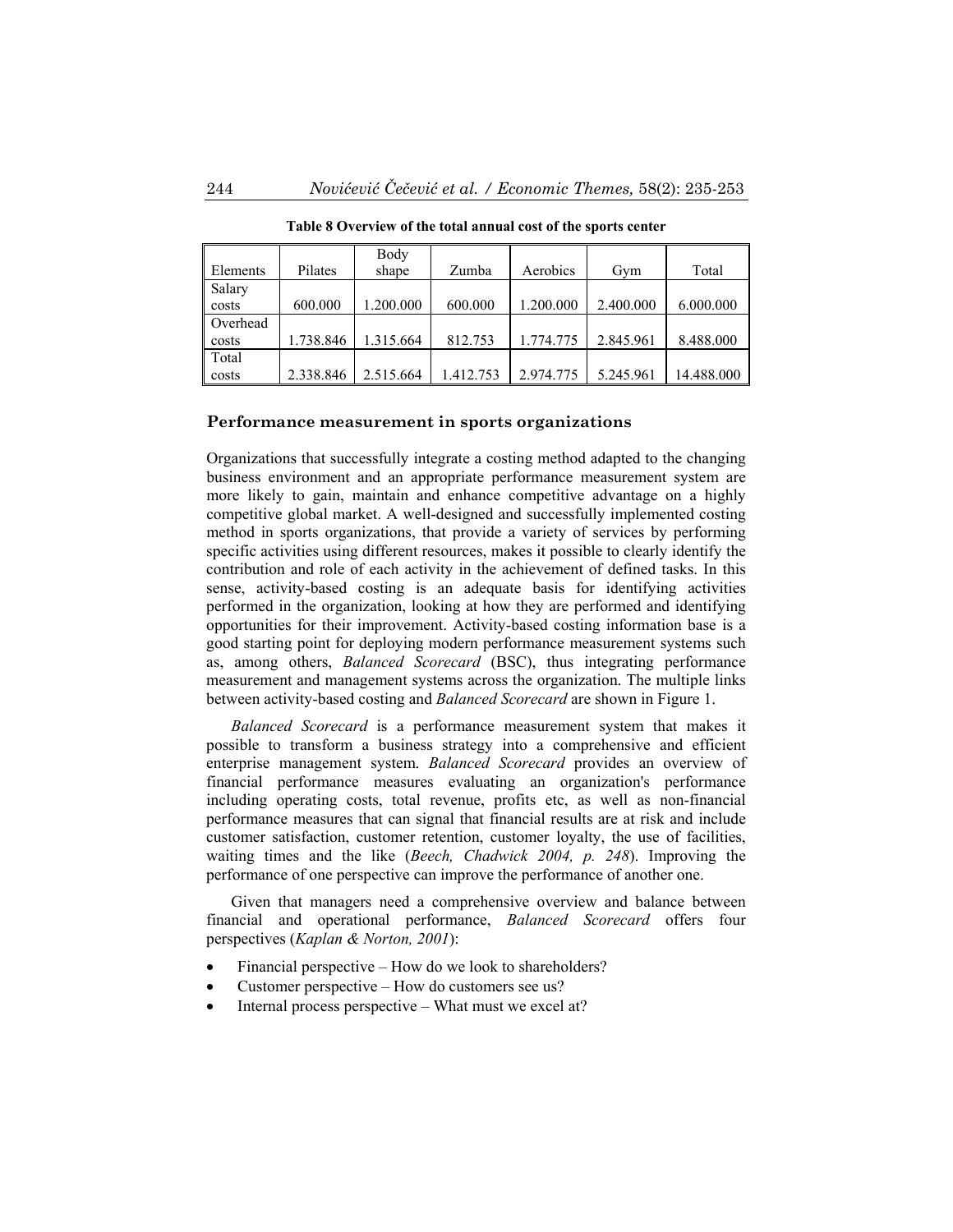Learning and growth perspective – Can we continue to improve and create value?



**Figure 1. ABC to BSC relationship** 

*Source:* ShuLiang, L., Jing, W. (2016) Analysis on the Combination of Activity-Based Costing and Balanced Scorecard. Advances in Social Science, Education and Humanities Research (ASSEHR)*,* Vol. 65, p. 364.

Each organization should develop its own *Balanced Scorecard* with performance measures within each perspective, consistent with the strategy and goals defined. *Balanced Scorecard* is an essential tool for strategy implementation in companies where the strategy is clearly defined (Antić, Novićević Čečević 2018, p. 471-486). For businesses where the strategy is not clearly defined, *Balanced Scorecard* will serve as a mechanism for developing business unit strategy. The defined strategy is delegated to lower organizational levels with the help of a strategy map. A strategy map is visually an organizational strategy that outlines the goals of internal processes underlying value creation and organizational learning and growth that support internal processes. The goals in the strategy map are later translated into specific goals and measures in *Balanced Scorecard*. An example map for the *Balanced Scorecard* of the fitness center is shown in Figure 2.

Financial perspective measures performance through profit margins, start-up costs, salary costs etc. Profit margins are measured as follows (Stewart 2007, p. 119):

Profit margin =  $($ [Income - Expenses $)$  / Revenue) \* 100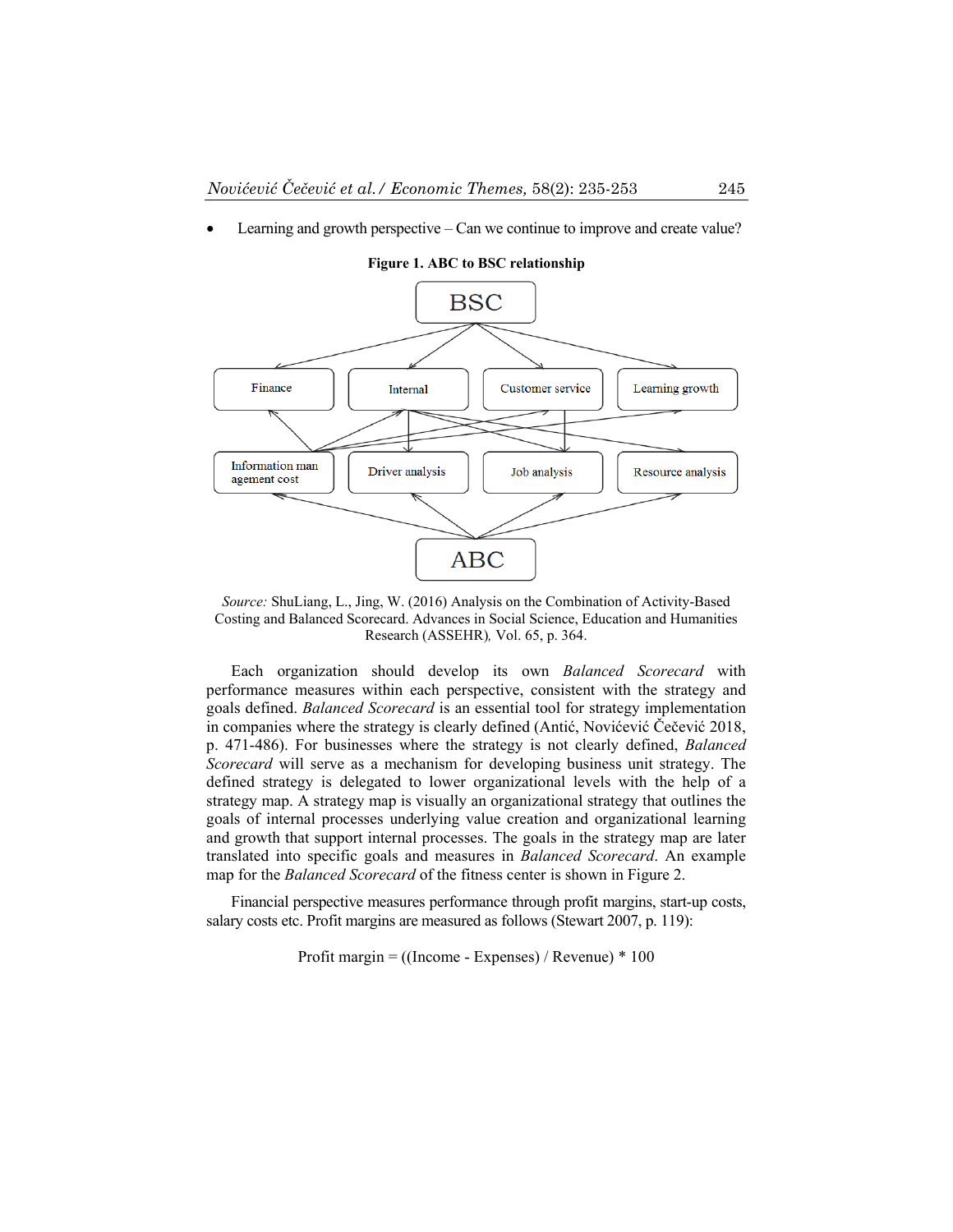

*Source:* Aronowitz, J. (2018) Optimize Your Fitness, Optimize Your Business: The Balanced Scorecard Analysis and Application for the CrossFit Affiliate*.* USA: Claremont McKenna College, p. 66.

An important indicator in the financial perspective is the start-up costs that include all the expenses necessary for a fitness center to start operating. This indicator is significant for sports entities that started their business in the current year. Within the financial perspective, it is important to determine the salary costs related to the coach and owner earnings.

Customer perspective measures customer satisfaction, the number of members, average revenue per member, average exercise time, average wait time, and positive feedback rise. Customer satisfaction is measured by the percentage change in membership between periods and the percentage change in revenue from services between periods. The number of members relates to indicators such as the cost of recruiting members, membership fees, as well as a coach/member ratio that shows how many members each coach is in charge of. The annual membership growth shows the number of new members the fitness center gets annually. Client Retention Rate (CRR) (www.fitnessbusinesspodcast.com) is the ratio between the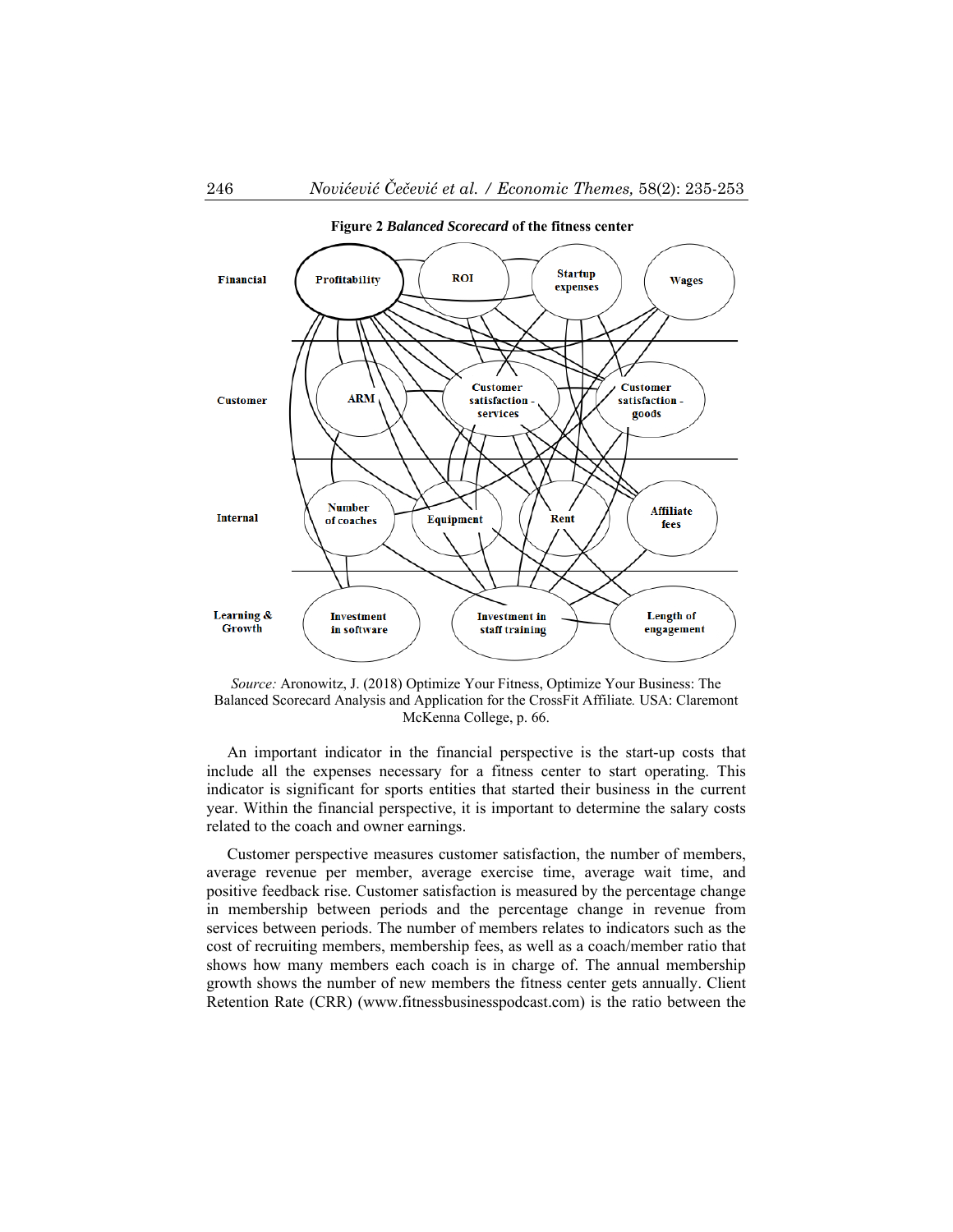number of clients on a given day at the beginning and the number of the same clients on a given day at the end of the business year. This indicator is very important because it indicates when the fitness center's profitability is threatened. The value of this indicator below 60% indicates that more clients are leaving than desired and that the fitness center must take urgent action to find out what is causing the clients to leave. The interview method, as well as benchmarking with immediate competitors can be used for this purpose. The reasons for clients to leave can be different, such as the departure of a popular coach, outdated exercise methods and programs etc. Average Revenue per Member (ARM) can be a measure of how much a sports entity is able to attract new members with its attractiveness and variety of services. It is calculated as follows (Stewart 2007, p. 122):

### Average revenue per member = Gross revenue/number of members

Within this perspective, one can also measure the average exercise time that represents the average time the visitor has spent exercising. Average waiting time indicates the average waiting time for a user to free up a specific exercise device (in minutes). Increasing positive feedback is achieved through user surveys.

The internal process perspective includes indicators relating to the number of coaches, equipment costs, rental costs and membership fees. Information on the number of coaches can be obtained by reviewing the payroll, while the ratio between the number of coaches and the number of members is measured via a coach/member ratio. Within this perspective, it is important to measure the number of employees who are certified and licensed to work. By this we mean the number of coaches, managers and administrative staff who have the required degree of education. The rental cost is determined by the amount of rent and the costs that arise from adjusting the premises and obtaining the necessary permits. In addition to these indicators, it is important to calculate the fitness center capacity. The area of the fitness center refers to the fitness center location in square meters and is necessary to adequately determine the fitness center's capacity. The capacity of the fitness center is measured by the number of people who can exercise at the fitness center at a time. In addition to this indicator, it is also important to determine revenue per square meter that measures how much revenue the space we use brings us (*www.club-intel.com*). This indicator can suggest whether the existing space is being used sufficiently and help evaluate what is being offered and in what form. Sometimes, simply moving the equipment in the same space can stimulate customer activity and their number. It is not good if clients leave - it is the ambience they don't like, it is not because a competitor has appeared nearby. Equipment costs are incurred based on procurement costs and maintenance costs of the equipment. Investing in equipment represents all the funds invested in the purchase of training equipment and devices. It is also important to have an insight into the annual growth of investment. In addition to these indicators, membership fees and insurance costs are important indicators within the internal process perspective.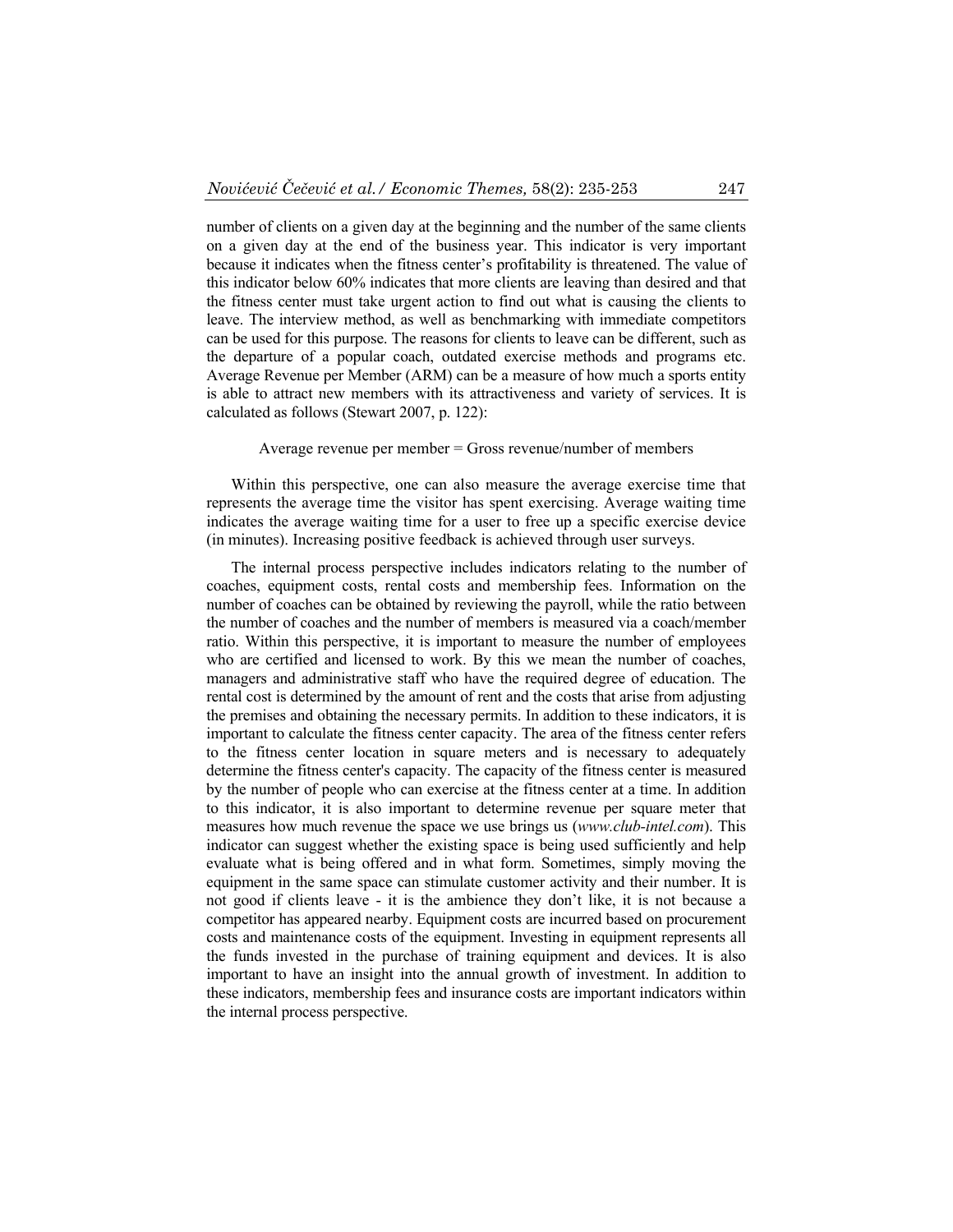Within the learning and growth perspective, investment in employee training, in management software, engagement period, the length of continued membership, and the number of additional benefits are analyzed. Investing in employee training refers to the resources spent on training the coaches and the managers. Investment in software for management purposes refers to the funds invested in the procurement of software that should contribute to greater efficiency. The engagement period is measured by the ratio between the total number of monthly memberships for all members and the number of current members. In addition to this indicator, it is important to determine the length of continued membership for all members. A special indicator is the number of additional benefits, which is measured by the number of additional amenities offered by the fitness center, such as the number of parking spaces, the number of computers on which users can record their exercise progress and the like.

| <b>Perspectives</b>                                                                                                      | Goals                                                                     | <b>Measures to be</b><br>taken                                                                                                        | <b>Targets</b>                                                               | <b>Initiatives</b> |
|--------------------------------------------------------------------------------------------------------------------------|---------------------------------------------------------------------------|---------------------------------------------------------------------------------------------------------------------------------------|------------------------------------------------------------------------------|--------------------|
| Financial<br>perspective                                                                                                 | Increase<br>market<br>share by a<br>percentage<br>in a specific<br>period | Advertising<br>recommendations                                                                                                        | <b>Individuals</b><br>or groups<br>ready to be<br>healthy and<br>in top form | <b>Discounts</b>   |
| <b>Customer/client</b><br>perspective                                                                                    | Customer<br>satisfaction                                                  | Specific<br>individual<br>training regimes                                                                                            | Returning<br>clients                                                         | Recommendations    |
| <b>Internal process</b><br>perspective                                                                                   | Teamwork<br>that will<br>contribute<br>to client<br>returns               | Coaches and<br>instructors work<br>together.<br>Continuous<br>updating of<br>exercises and<br>maintenance of<br>exercise<br>equipment | Existing<br>and new<br>clients                                               |                    |
| <b>New</b><br>exercise<br><b>Learning and</b><br>techniques<br>growth<br>and keeping<br>perspective<br>up with<br>trends |                                                                           | Renewing coach<br>licenses and<br>certifications                                                                                      | A11<br>employees                                                             | All employees      |

**Table 9. Fitness center goals, measures, targets and initiatives** 

*Adapted from*: https://www.coursehero.com/file/p24jmh/BALANCED-SCORECARD-Oconee-Fitness-Center-Objectives-Measures-Targets/ (23.05.2019).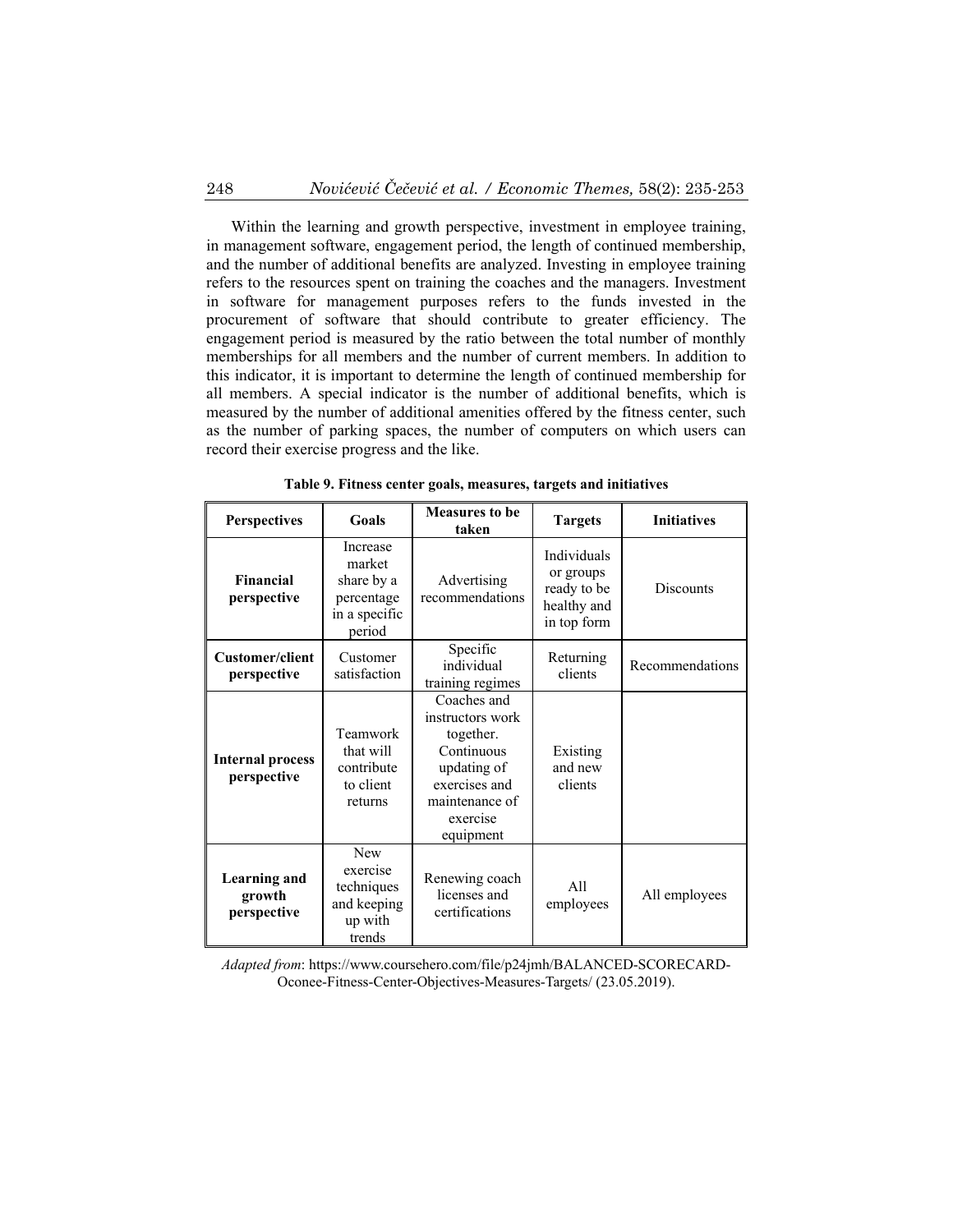The aforementioned performance measures within each perspective are not universal. They can be supplemented and modified depending on the nature, resources, activities, mission and goals of the sports entity. Financial and nonfinancial performance measurement is of particular importance for identifying potential operational problems and proposing measures and activities that need to be taken to make changes to the process organization and how the service is delivered, the final service etc. The proposed goals, measures and initiatives for the fitness center are given in Table 9.

In addition to management with adequate knowledge and skills, organizational structure and decision-making systems, a modern fitness center can successfully operate if it ensures customer satisfaction by hiring highly educated and professional coaches, directly involved in the provision of services, as well as other qualified personnel in accordance with the needs of defined jobs. People are known to visit fitness centers to maintain good physical fitness and preserve their health. For a fitness center to operate successfully, it is necessary to recognize what sports amenities its visitors prefer and to create an assortment of their offer according to their needs. This can be achieved if the hygiene of the facility is at an enviable level, with pleasant time spent there, a pleasant atmosphere with appropriate music and lighting, functional equipment and high-quality and safe materials, friendly employees, always available, open to cooperation, efficient and competent (*Dugalić 2007, p. 126*). The control of work is achieved by comparing the results of work with those previously planned, paying attention to market trends, as well as to competition actions.

#### **Conclusion**

The activity-based costing process begins with an analysis of the activities performed in the organization from the perspective of available and accessible resources. Allocation of resource costs to activities is made on the basis of how much resources are required to perform the activity. The costs are then allocated from activities to cost objects by activity cost drivers. Activity cost drivers measure the number of individual activities performed to produce a product. This costing method very quickly captured the attention of managers of manufacturing organizations, and because of its information basis suitability, has been successfully applied in service organizations. An example of service organizations that successfully apply the original or enhanced activity-based costing is sports organizations. The variety of services they provide, the simplicity of the activities to provide, and the low consumption of resources are just some of the reasons for the successful implementation of activity-based costing in sports organizations.

In addition to applying costing methods adapted to the changing business environment, managers of sports organizations are also interested in changing how they measure performance. Measuring the performance of sports organizations is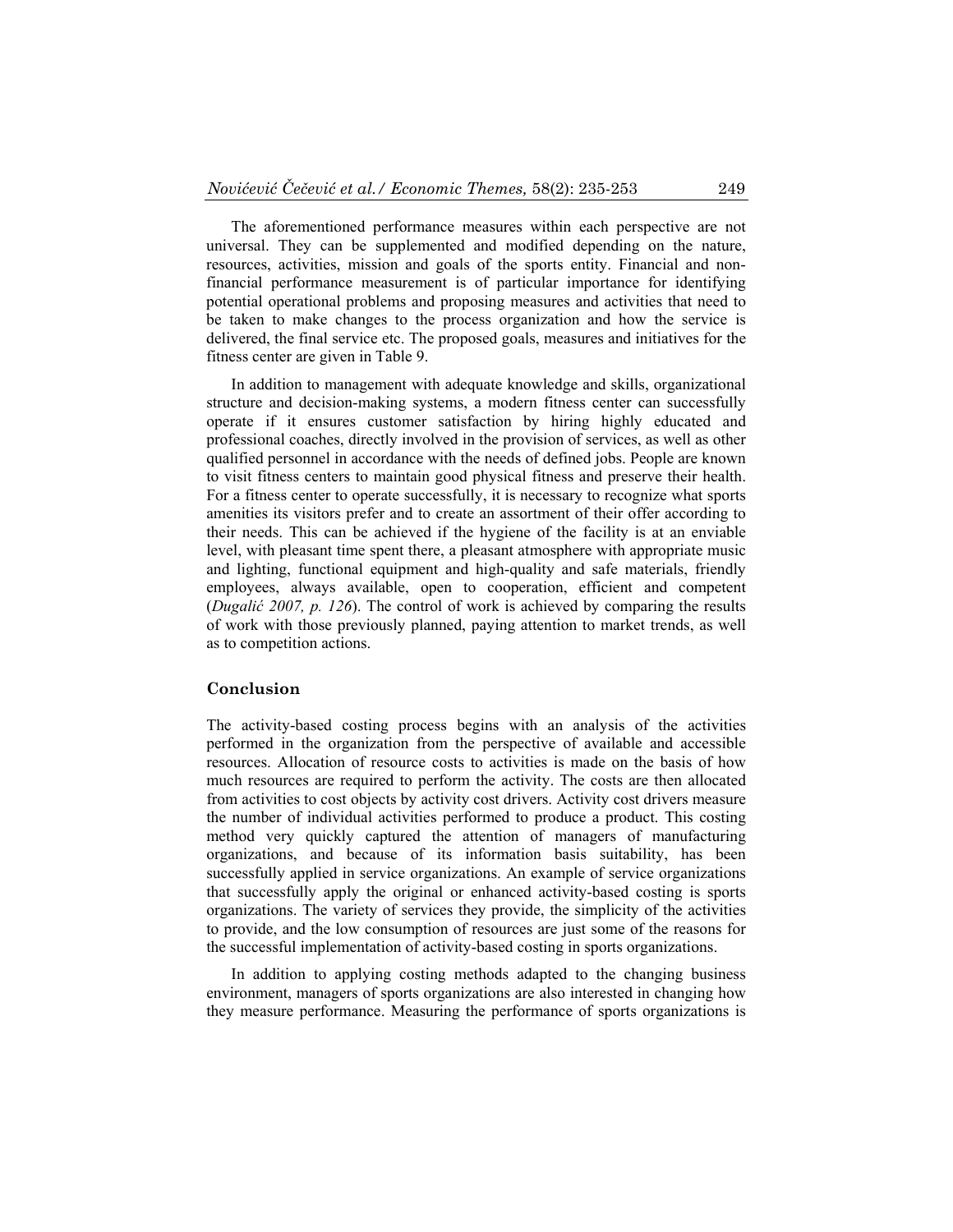crucial, especially for those that are non-profit-making and aim to accomplish a core mission. *Balanced Scorecard* is a system for measuring the performance of an organization through four perspectives: financial, learning and growth perspective, internal process perspective and customer/client perspective. It has been successfully implemented in sports organizations.

Through the implementation of activity-based costing and *Balanced Scorecard*, sports organizations are able to:

- More accurately identify product costs and significant financial and nonfinancial measures that help manage costs;
- Better measure profitability and make strategic decisions on prices, product lines and market segments based on a more complete information base;
- Exactly allocate overheads and identify areas where losses occur;
- Determine cause and effect relationships between expenses and resource consumption;
- Carry out targeted cost reductions and efficiency gains through budget management and control;
- Increase productivity and identify non-value-added activities; and
- Provide a basis for strategic decision making and measurement of continuous improvement and performance.

The financial perspective makes it easier to identify the strategic resource needs, for which the monies are budgeted for annually, and the cost information provided by ABC allows one to monitor whether and how much resource use is deviating from the expected. Due to the information on resource costs, quality, cost drivers, time required to do the job, and the innovation that ABC brings, it is possible to lay a good foundation for managing the perspective of internal business processes within the BSC, as well as the learning and growth perspective. Also, due to the analysis and more reliable measurement of marketing, general administration and administration costs, technical support costs and the like, which ABC provides, it is easier to manage the customer perspective within BSC and monitor the profitability of service users. Analyzing the aforementioned advantages from the application of ABC and BSC, as systems that enable adequate business decision-making, it can be concluded that their application would be useful for successful management and preservation of competitive advantages, not only of sports organizations, but also of other manufacturing and service companies.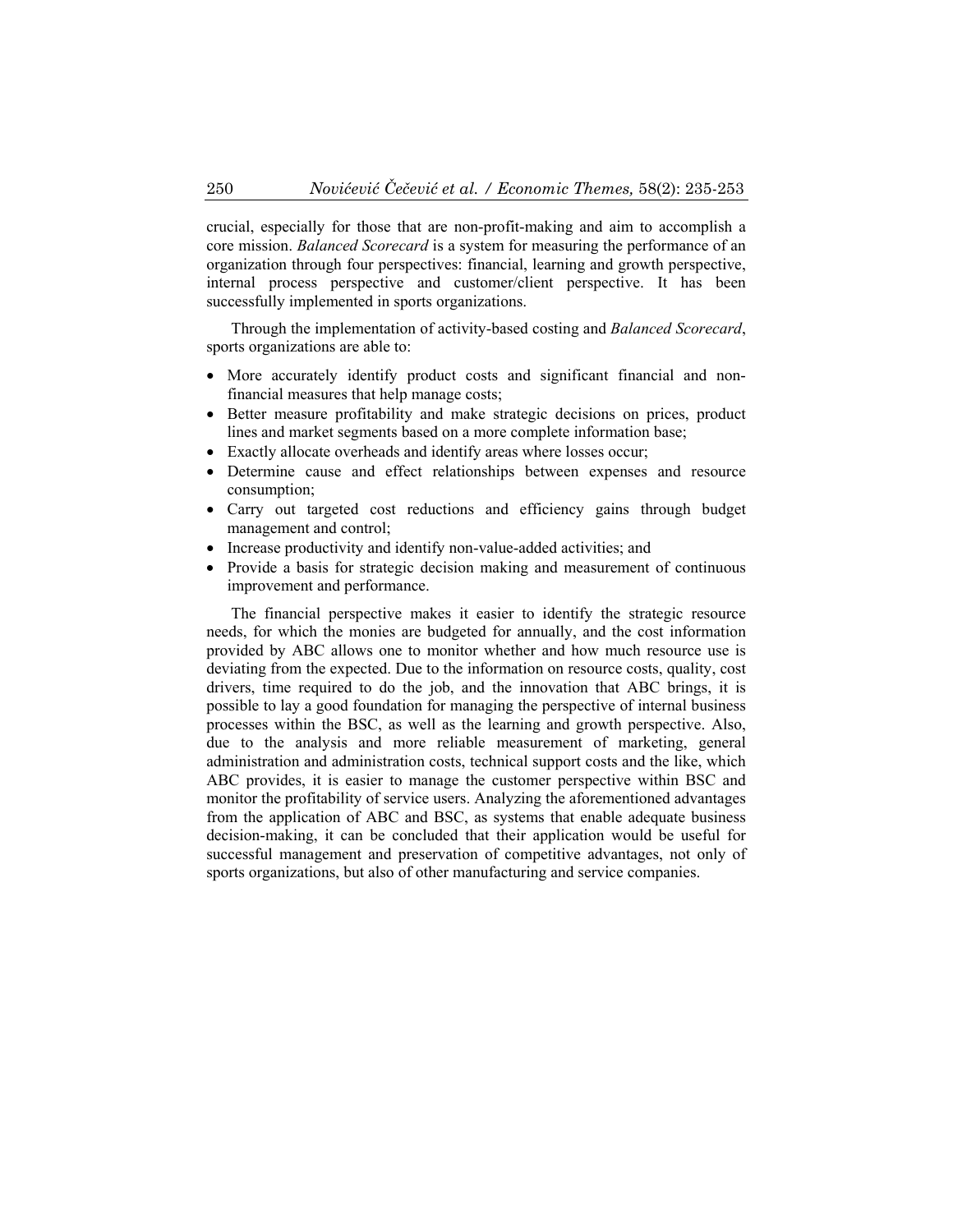#### **References**

- Antić, Lj., & Sekilić, V. (2016) Activity Based Costing in Helath Care Organizations. *Facta Universitatis Series: Economics and Organization Vol. 13, No 4*, 357-363.
- Antić, Lj., Novićević Čečević, B. (2016) Obračun troškova zasnovan na aktivnostima u funkciji unapređenja kvaliteta visokoškolskih institucija. *Konkurentnost i održivost razvoja privrede Republike Srbije*: 586. Niš: Ekonomski fakultet.
- Antić, Lj., Novićević Čečević, B. (2018) Primena *Balanced Scorecard-a* u visokoškolskih institucijama. *Konkurentnost i održivi razvoj privrede Republike Srbije*: 471-486. Niš: Ekonomski fakultet.
- Aronowitz, J. (2018) *Optimize Your Fitness, Optimize Your Business: The Balanced Scorecard Analysis and Application for the CrossFit Affiliate.* USA: Claremont McKenna College.
- Beech, J., Chadwick, S. (2004) *The Business of Sport Management*. UK: Prentice Hall. Boussabaine, A. H., Kirkham, R. J., Grew, R. J. (1999) Modelling total energy costs of sport
- centres. *Facilities*, Vol. 17., Issue: 12/13: 452-461.
- Ćosić, M. (2012) Specifičnosti menadžmenta u industriji sporta. *Proceedings of the International Scientific Conference Management 2012*: 131-137. Mladenovac: Fakultet za poslovno industrijski menadžment.
- Dimitropoulos, P. (2007) Activity Based Costing in Sport Organizations: Theoretical Background & Future Prospects. *Sport Management International Journal*, Vol. 3., No. 2: 17-25.
- Drury, C. (2008) *Management and cost accounting.* UK: Cengage Learning.
- Dugalić, S. (2007) *Menadžment sportskih objekata*. Beograd: Viša škola za sportske trenere.
- Estrin, T., L., Kantor, J., Albers, D. (1994) Is ABC Suitable for Your Company?. *Management Accounting,* Vol: 75. Issue: 10.: 40-45.
- Fitness Studio Operating & Financial Benchmarking Report 2015, https://www.clubintel.com/wp-content/uploads/2015-Fitness-Studio-Operating-Financial-Benchmarking-Report-Abbreviated-Version.pdf (26.05.2019).
- Fitness Studio Operating & Financial Benchmarking Report 2018, https://fitnessbusinesspodcast.com/wp-content/uploads/2018/11/2018-Abbreviated-Report.pdf (26.05.2019).
- Gómez, S., Opazo, M., Martí, C. (2007) *Structural characteristics of sport organizations: Main trends in the academic discussion*. Spain: IESE Business School – University of Navarra.
- https://www.coursehero.com/file/p24jmh/BALANCED-SCORECARD-Oconee-Fitness-Center-Objectives-Measures-Targets/ (23.05.2019).
- Kaplan, R., Norton, P. (2001) *The Strategy Focused Organization*, Boston MA: Harvard Business School Publishing Corp.
- Kosmas, I., Dimitropoulos, P. (2014) Activity Based Costing in Public Sport Organizations: Evidence from Greece. *Research Journal of Business Management,* Vol: 8. Issue: 2.: 130-138.
- Langston, C., Lauge-Kristensen, R. (2011) *Strategic Management of Built Facilities*. New York: Routledge.
- Lussier, R., Kimball, D. (2014) *Applied Sport Management Skills*. USA: Human Kinetics.
- Manev, G., Jakimovski, J. (2017) Role of knowledge management in sport organizations. *Skola biznisa*, No. 2.: 150-171.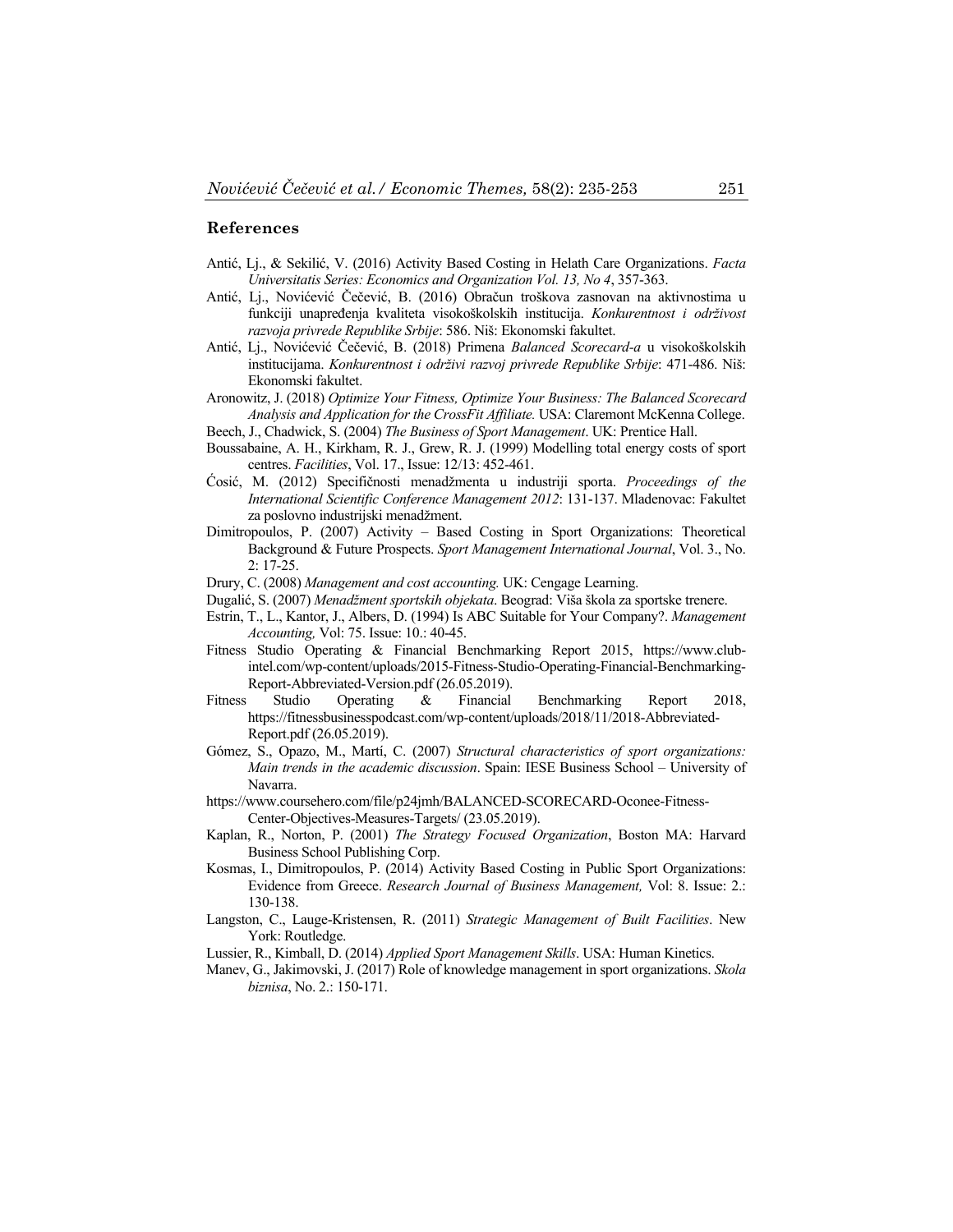- Milić, Z. (2009) *Osnove menadžmenta neprofitnih organizacija.* Beograd: Visoka strukovna škola za preduzetništvo.
- ShuLiang, L., Jing, W. (2016) Analysis on the Combination of Activity-Based Costing and Balanced Scorecard, *Advances in Social Science, Education and Humanities Research (ASSEHR),* Vol: 65.: 363-366.
- Slack, T. (1997) *Understanding sport organizations: The application of organization theory*. USA: Human Kinetics.
- Stewart, B. (2007) *Sport Funding and Finance*. Netherlands: Elsevier.
- Weygandt, J, Kimmel, P., Kieso D. (2008) *Managerila Accounting*. New Jersey: John Wiley & Sons.
- Zakon o sportu Republike Srbije, Član 3, tačka 6. i tačka 15., 04.02.2016. godine, https://www.mos.gov.rs/public/ck/uploads/files/Dokumenta/Sport/zakon-osportu/Zakon%20o%20sportu%202016\_.pdf (17.05.2019).

### **OBRAČUN TROŠKOVA I MERENJE PERFORMANSI U FUNKCIJI UNAPREĐENJA KONKURENTNOSTI SPORTSKIH ORGANIZACIJA**

**Apstrakt**: Dinamično poslovno okruženje, porast učešća opštih troškova u strukturi ukupnih troškova, pooštrena konkurencija na globalnom tržištu i brojni drugi izazovi sa kojima se organizacije suočavaju, nametnule su potrebu za preispitivanjem postojećih metoda, osmišljavanjem novih metoda obračuna troškova i primenu adekvatnijih upravljačkih alata kako bi se unapredila informaciona podrška za obavljanje aktivnosti menadžmenta i kako bi se očuvala i unapredila konkurentska prednost. Pored tradicionalnih metoda obračuna troškova, organizacije primenjuju metode obračuna troškova primerene izmenjenom poslovnom okruženju, kao što je, između ostalih, obračun troškova po aktivnostima (Activity Based Costing - ABC). Pozitivna iskustva proizvodnih organizacija koje obračunavaju troškove po aktivnostima, doprinela su širenju primene obračuna troškova po aktivnostima na uslužne organizacije. Promene u načinu obračunavanja troškova usklađene su sa promenama u sistemima za merenje performansi, a sve u funkciji boljeg funkcionisanja organizacija i uspešnom odgovoru na zahteve izmenjenog poslovnog okruženja. U radu se analizira mogućnost primene obračuna troškova po aktivnostima i Balanced Scorecard-a (BSC-a) u sportskim organizacijama koje pružaju veliki broj specifičnih usluga.

**Ključne reči:** obračun troškova, aktivnosti, troškovi, sportske organizacije, Balanced Scorecard

#### *Acknowledgement*

The paper is the result of research based on obligations under the Agreement on the implementation and financing of research and development in 2020 (record number 451-03-68 / 2020-14 / 200100), concluded between the Ministry of Education, Science and Technological Development of the Republic of Serbia and the University of Niš, Faculty of Economics.